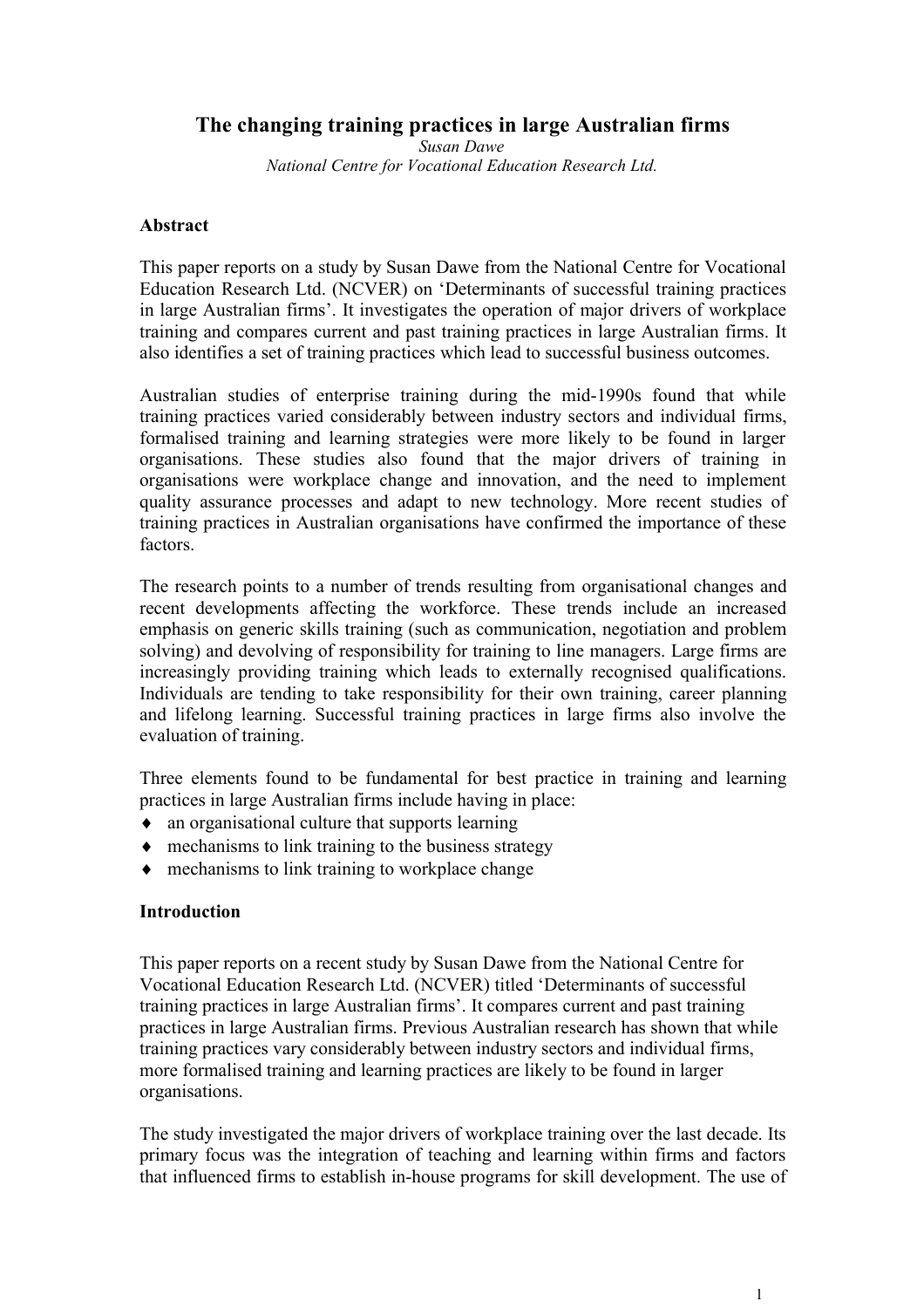accredited training and training packages, the development of career structures within firms, and the impact of globalisation on training and learning practices were also considered.

Success in any activity can be thought of in terms of the extent to which an activity achieves its desired objectives. In this respect successful training practices are defined as strategies which provide benefits to firms over a period of time. These benefits may include increases in skills and knowledge, productivity or competitiveness, all of which are relatively easy to measure. In addition, improved worker health and safety, waste reduction, and more sustainable production are measurable benefits. Other benefits which are more difficult to measure may include increased employee morale or more effective employee-manager relations.

## **Research Methodology**

This study was conducted in three phases. Phase 1 of the study comprised a review of existing literature focussing on factors which influence enterprise training, the development of a training or learning culture, training and learning in the workplace, and how the success of training can be measured.

Phase 2 comprised a meta-analysis of case studies of training practices in large firms (that is, those employing 100 employees or more) that had already been conducted during the last decade.

Phase 3 comprised of an update of these findings through case studies of current practice in four large firms: two wine companies, a family-owned manufacturing company and a new tourism operator. One large government organisation was also included for comparison purposes.

## **Findings from the literature review**

Phase 1 of the study comprised a review of research on training and learning in the workplace.

## *Factors which influence enterprise training*

In the early 1990s requirements for quality assurance and the introduction of new technology were very important reasons for enterprises engaging in workplace training. From their study of forty-two firms, Smith et al. (1995) also found that the major drivers of training were workplace change and innovation. More recent studies of training practices conducted by Johnston and Hawke (2002), Figgis et al (2001) and Dawe (2002) confirm the importance of change and innovation as major drivers of training in organisations.

A survey of Australian Industry Group members found that the three most important reasons for enterprise training were to multi-skill employees, promote quality and improve competitiveness (Allen Consulting Group 1999). More than two thirds of responding employers believed that enterprise training was required to ensure workplace health and safety, implement workplace change (including new technology) and build organisational commitment.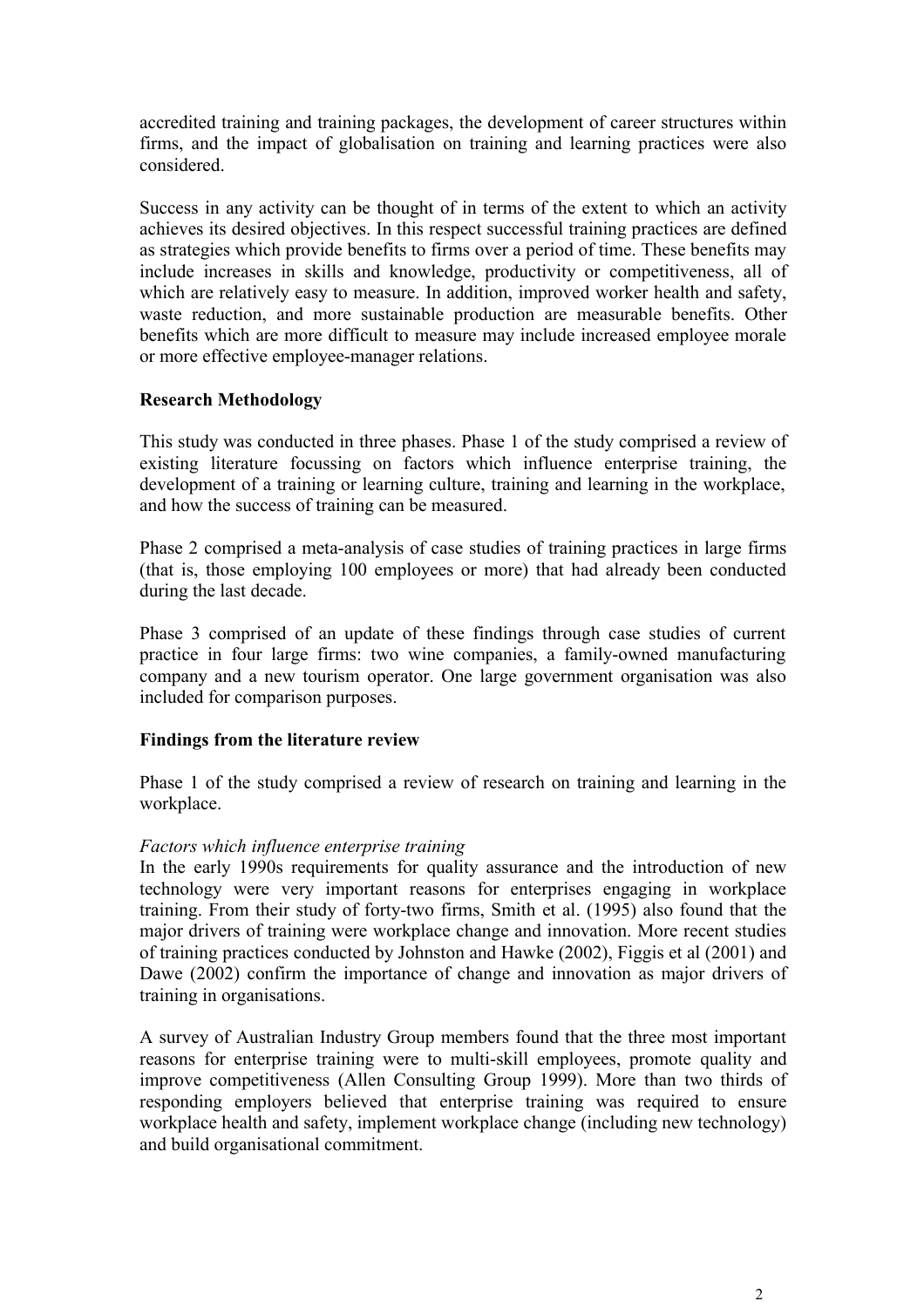Smith et al. (2000) undertook a study of enterprise training that was provided to employees to deal with five separate forms of organisational change. In comparing the implementation of these changes (including team-working, total quality management, lean production, learning organisation and business process re-engineering), the study revealed that the form of change to be adopted can have a significant impact on the type of training that is provided and who participates in the training.

Five other important developments were also found to have an impact on workplace training in Australian enterprises. These comprised the increasing numbers of casual workers, incidences of outsourcing, competition especially in the global market, and adoption of formal business or strategic plans. In addition, a decreasing number of young workers in the population highlighted the need to re-train the existing workforce to overcome skill shortages (Smith & Hayton 1999).

Smith et al. (2002) found that the development of a business strategy was the most important factor in boosting the incidence of training in firms. Collaborating evidence was also found in studies of the relevance of a training culture to small business (Gibb 1998) and of factors that influence the implementation of training and learning in the workplace (Ridoutt et al. 2002).

## *Development of a training or learning culture*

Reviewing the literature on developing an enterprise training or learning culture raised the following questions:

- $\blacklozenge$  What is training?
- How does training differ from learning?

According to Burns (1995), training refers to situations where the learning environment was predetermined by an instructor and directed at particular outcomes for the learner, whereas learning refers to an observable change in the learner/s actions or attitudes and emotions. According to the Macquarie dictionary, learning is the process which enables individuals 'to acquire knowledge of, or skill in, by study, instruction or experience'. Thus, learning may occur through formal and informal training or learning activities and broad experience from life and work.

The traditional 'training culture' was focussed predominantly on providing accredited and structured training for qualifications. On-the-job training or instruction was generally considered less formal and so less important by professional educators. However, Smith and Smith (1998) argued that training is the 'conscious activity on the part of the organisation' to ensure the right type of learning occurs for the right individuals at the right time. They noted that enterprise training seeks to ensure that learning is goal-directed and structured to support the business strategy of the enterprise.

Figgis et al. (2001) in their study of what convinces enterprises to value training and learning noted that informal learning amplifies the value of training. They found that an enterprise culture which supports learning is a major requirement for innovation and for development of skills and knowledge.

Johnston and Hawke (2002) defined a 'learning culture' as 'the existence of a set of attitudes, values and practices within an organisation which support and encourage a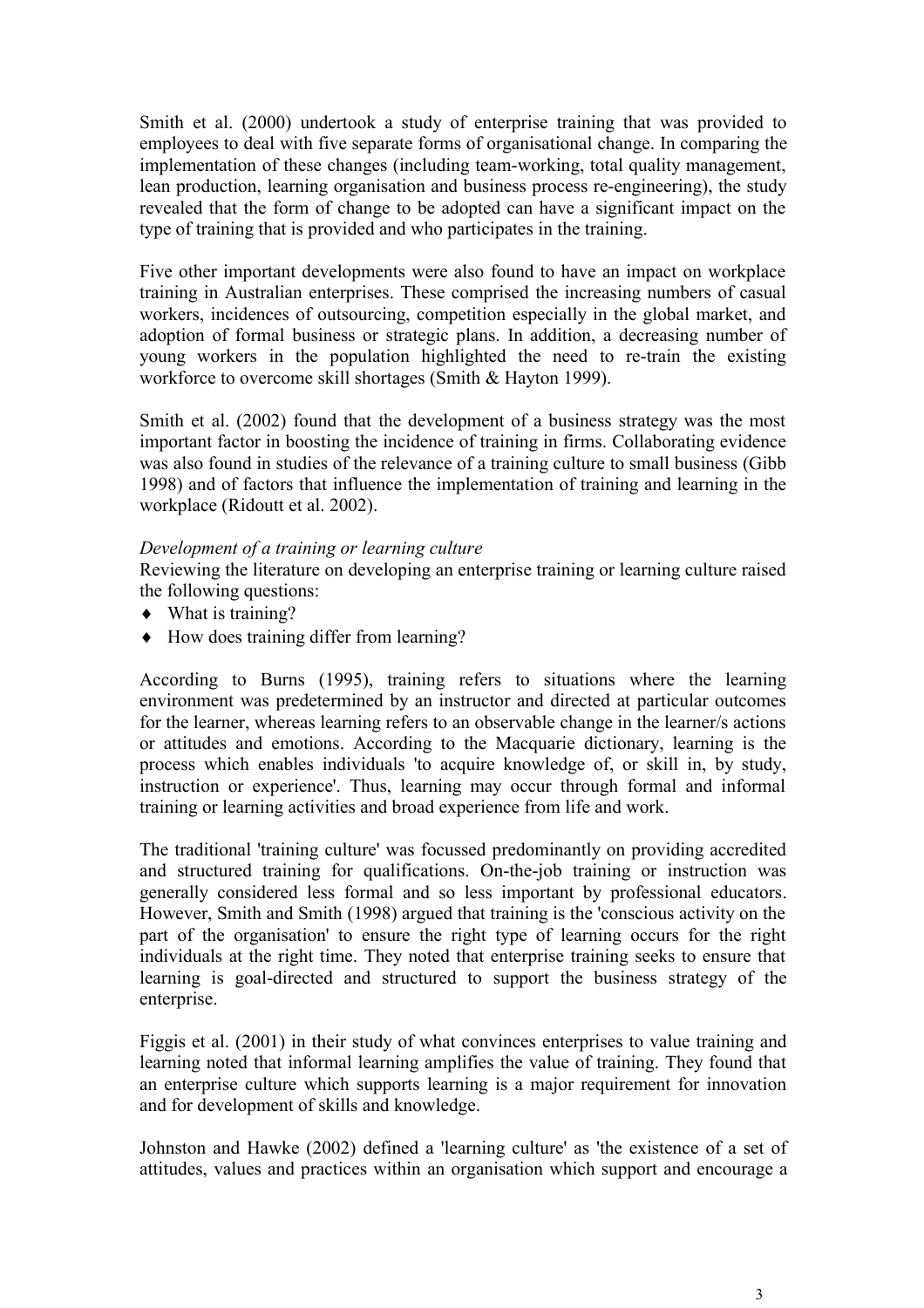continuing process of learning for the organisation and/or its members'. These researchers found that organisations adopted a variety of ways for building and maintaining a learning culture to best meet their needs. They concluded that enterprises should:

- promote more communicative, collaborative work environments
- increase learning opportunities through new systems, structures and processes
- $\bullet$  increase opportunities for employees to contribute to decision-making
- develop systems and structures that support learning
- establish partnerships and associations with a range of external stakeholders to introduce new ideas and increase learning opportunities

Gibb (1998) noted that in small businesses informal learning methods are used to develop required skills and knowledge. Working in other job areas, contributing to project work, participating in staff meetings and post-project meetings, engaging in informal one-to-one coaching or mentoring, and networking with other organisations were all examples of the way individuals in small business developed knowledge and skill.

## *Training and learning in the workplace*

Billet (2001) emphasised two broad strategies for effective workplace learning, that is, removing barriers to learning and implementing strategies to facilitate learning. According to Billet (2001) strategies which remove barriers are those which overcome limitations to learning in the workplace including 'demarcation, distrust, isolation, absence of experts' and unintended learning such as 'short-cuts, dangerous work practices [and] inappropriate behaviour' (p.98). In contrast, strategies which facilitate learning provide workers with access to pathways of learning activities supported by interpersonal guidance and collaboration to achieve learning goals. Vaughan (2000) also pointed out that the workplace culture either enhanced or inhibited non-formal learning.

Although working in teams has grown in importance in large firms over the last decade, there is a scarcity of research on adult learning in teams. Phair (2000) noted that learning in teams occurred at two levels: firstly at the level of the individual and secondly, at the level of the work team. She noted that the individual learner must have positive feelings of self and develop a sense of ownership and self-control over their learning activities and outcomes. In addition, the team learning process involved individuals working together with mutual respect and support, sharing information, knowledge and ideas, listening to others' points of view, and ensuring that the learning process was inclusive. Negotiating and achieving consensus on work team issues were essential to effective teamwork and required dialogue, discussion and reflection. Learning in work teams can also involve informal and formal processes.

## *Measuring the success of training practices*

Few enterprises were found to formally evaluate the success of their training and the process was acknowledged to be complicated because training is usually accompanied by other organisational changes. However, many firms tended to evaluate training in terms of increased competitiveness and increased market share, or company survival against increased competition in their industry.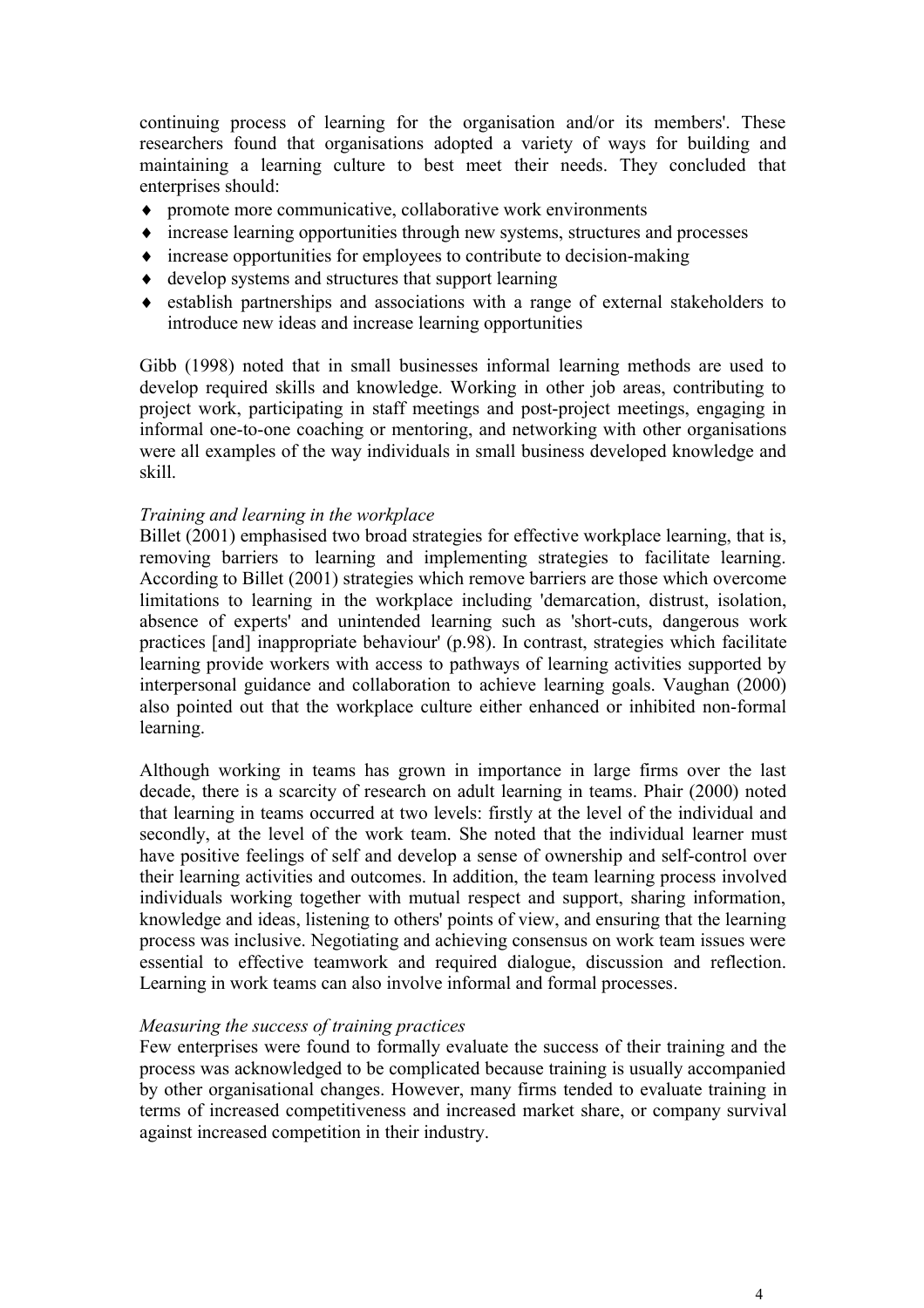One indicator of successful training practices is the return enterprises receive from their investment in their training where training costs represent an investment by the firm in their employees. There has been little evidence from Australian firms about their returns from investment in training since 'many firms do not carry out systematic evaluations of their training and even fewer attempt to calculate the returns to their investments' (NCVER 2001). However, various researchers (Moy & McDonald 2000; Misko 1996; Dawe 2002) have already identified factors which enhance returns on investment in enterprise training. These factors include senior management commitment to, and supervisor involvement in, training and learning, training focussed on a business problem and low employee turnover.

#### **Findings from the case studies**

During the 1990s, there were major changes in the employment practices of large Australian firms such as award restructuring, enterprise bargaining, increased casualisation of the workforce and outsourcing of functions and tasks. For the workforce this generally meant increased responsibility for a variety of tasks, working in teams and more flexible working hours.

This research points to eight major trends which have resulted from these recent developments. They relate to the customisation of training to meet the needs of firms, workplaces and individual workers.

#### *Increasing the diversity of training and learning approaches*

This study found an enormous diversity of training and learning approaches being used in large firms. Training arrangements included external and internal training programs, on-the-job and off-the-job training and technical and generic skills training. In addition to formal training, informal learning strategies were also identified.

The findings also confirmed those of earlier researchers that found that successful business outcomes resulted from training focussed on a business problem, linked to immediate change (as required by new technology or legislation) or linked to a corporate strategy.

#### *Decentralising the training*

In the early 1990s large firms tended to have in place centralised training departments with specialist trainers delivering formal training. Today, the responsibility for adequately training employees has been devolved to line managers. This development reflected other changes in work practices such as increased use of self-managing work teams or the establishment of business units within large firms.

This study found that with decentralised training, a 'training coordinator' at senior management level acted as a training broker and identified the most appropriate training provider to suit the workplace and employees. Training coordinators were often also responsible for the corporate training plan which needed to be aligned with the business strategy. In addition, training was provided by supervisors or team coordinators who were often also qualified as workplace trainers.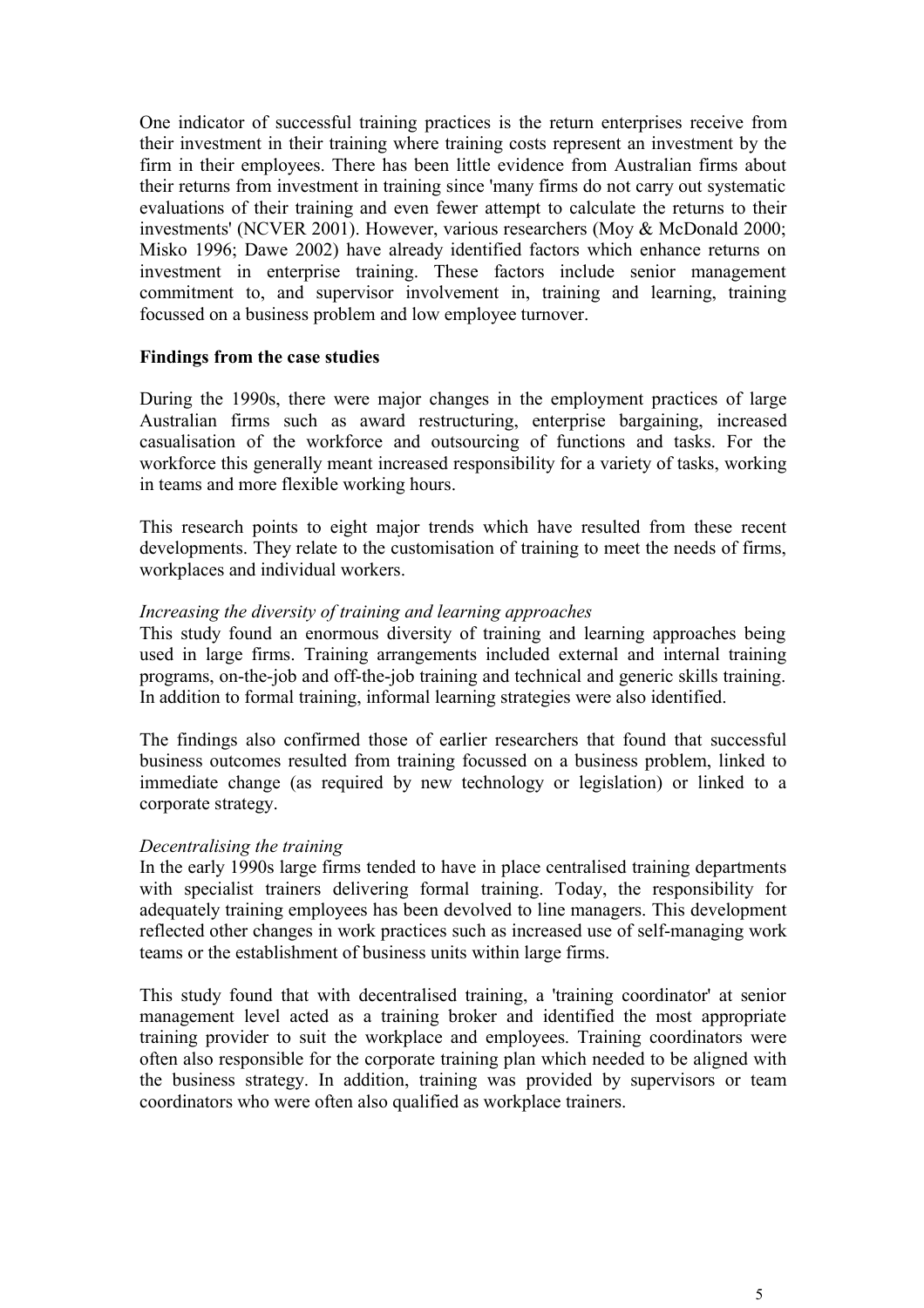#### *Developing generic skills*

In the mid-1990s the focus of training was primarily on improving and maintaining the quality of products and services, and on implementing workplace change including the use of new technology and new ways of working. Today, enterprise training is still driven by change but the focus for the enterprise is to maintain its competitive advantage. This includes developing innovative products and services to find new domestic and international markets and identifying more efficient or sustainable ways of working.

This study found an increasing emphasis on the development of generic skills, such as communication, team-building, negotiation and problem-solving. For market-driven firms, employees were required to have higher level communication and problemsolving skills in order to meet customers needs and expectations. Employees were also required to learn new skills and knowledge and cope with change.

In addition, sharing of information and expertise between teams and within teams was required for learning. This required trust and cooperation between management and employees to enable the development of innovative solutions and risk-taking.

#### *Sourcing formal training from within the organisation itself*

This study found that large firms today, were tending to source formal training from within the organisation rather than from external providers. Initially, they may use training providers or consultants to assist their own staff to identify training content and develop enterprise-specific training programs and learning materials. They may also use external providers to train appropriate staff within the organisation as workplace trainers and assessors.

In-house training delivery was found to provide flexibility which is particularly valued by large firms. For example, it can allow firms to provide easy access to training during down-time or at appropriate times for workers in manufacturing production or in around-the-clock provision of services. Large firms also tended to provide training facilities in each department or work-site. External training providers may also use these facilities to deliver training on-site or assist workers using self-paced learning materials.

Using their own staff to deliver formal training also helped organisations to develop the potential skills and knowledge of their own employees. This process has been aided by the opening-up of the national training market which has enabled enterprises to become registered training organisations able to deliver training which leads to nationally recognised qualifications.

#### *Adopting accredited training*

Today, many large firms have found that opportunities for accredited training can be offered as a recruitment incentive in a competitive market. This was especially the case for not-for-profit organisations which were not be able to use higher wages as an incentive for recruitment. In addition, assisting staff to gain externally recognised qualifications was found to help firms retain staff, particularly in the retail, hospitality and wine industries.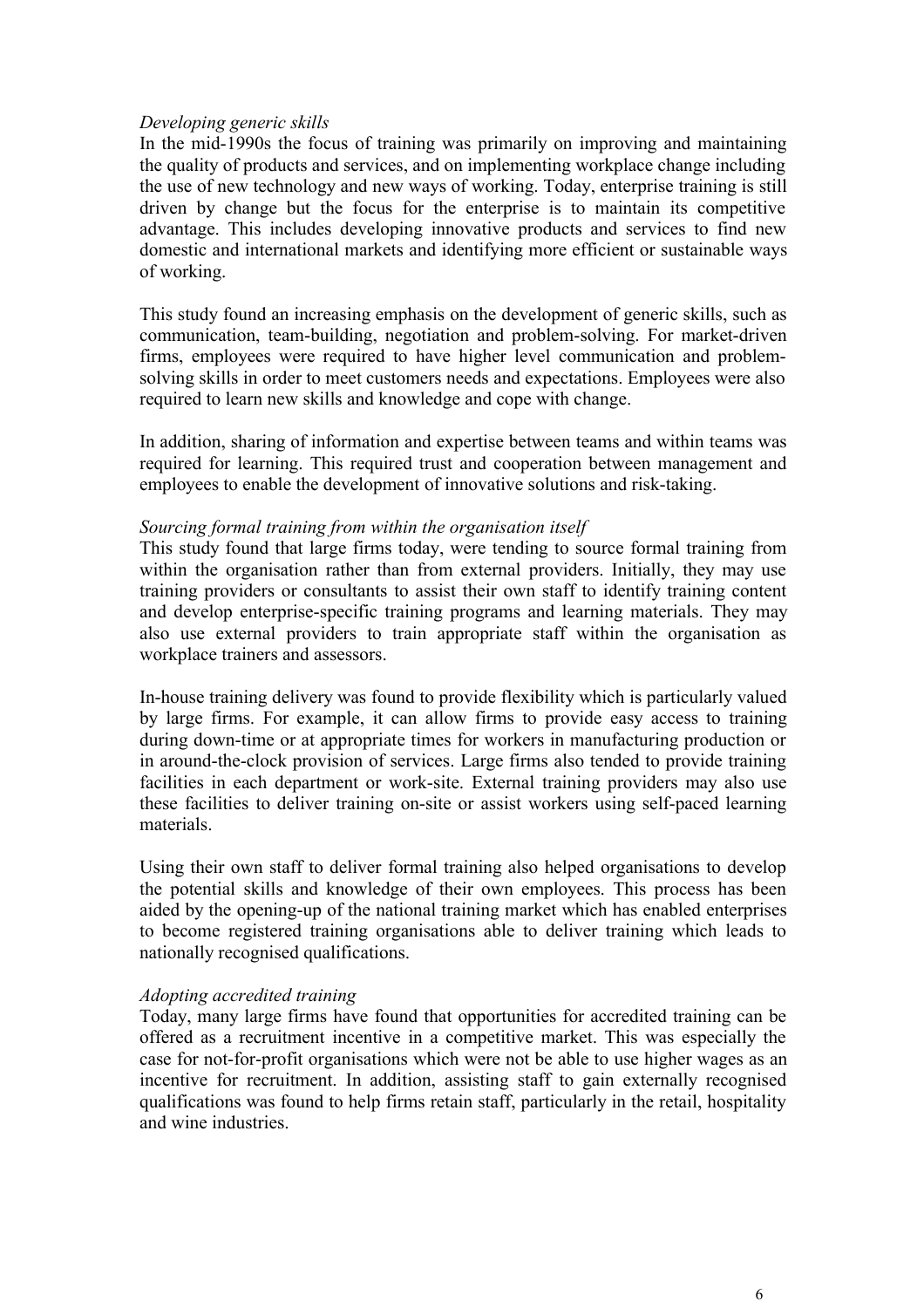Consistency and quality of training has been improved by the adoption of formal programs leading to nationally recognised qualifications. In this study this was important for large firms with work sites in several states and territories, such as Accor Hotel group or Australian Agriculture Company, enabling easier transfer of staff within the company.

The use of accredited training also encouraged mature-aged staff to engage in training and to have their experience count towards qualifications through recognition of current competency (RCC) assessments. Higher participation in training also provided a stronger focus on quality assurance processes.

Most large firms also have employee study incentive programs which help employees meet the cost of external formal courses where training cannot be provided in the workplace. This support is most often provided for management courses. Increasingly large firms have established a partnership with a higher education institution for this purpose. For example Coles Supermarkets has a partnership with Deakin University to deliver the Certificate and Diploma of Business Management to its section managers who have completed Certificate IV in Retail Management.

#### *Responding to the needs of individuals*

The findings also indicate that enterprises identified as 'high achievers' by their peers and others were dedicated to meeting or exceeding the expectations of their clients. They also valued and respected their employees as individuals and aimed to develop their full potential. Many of these firms had established learning cultures to enhance individual and corporate skills, knowledge and creativity.

In addition, these firms expected employees to take more responsibility for their own learning and career development. This meant increasing employee input into the decisions about the type of training and learning they undertake. Once qualified, these employees were also expected to assist with the training of their team members.

Individualised training plans and career pathways were also found to be features of performance management systems in these firms. This encouraged participation in training and career planning.

## *Increasing the use of informal training*

This study found that large firms were adopting more of the informal approaches to training and learning previously seen in smaller firms. The use of self-managed work and project teams, mentoring, self-study, and strategic partnerships were all examples of learning strategies adopted by enterprises to improve skills and knowledge of their workers. In addition, large firms also used cross-functional team meetings, temporary placement in other roles and networking as a way to upskill employees.

## *Evaluating training*

Although formal evaluation of enterprise training has mostly been neglected in the past, with growing diversity in arrangements there appears to be more interest in measuring the success of training and learning practices. The recent NCVER research on returns on investment addressed this issue (NCVER 2001). It highlighted different ways that have been used to measure the returns on investment in training. However, this 2002 study of enterprise training noted that the trend to more informal,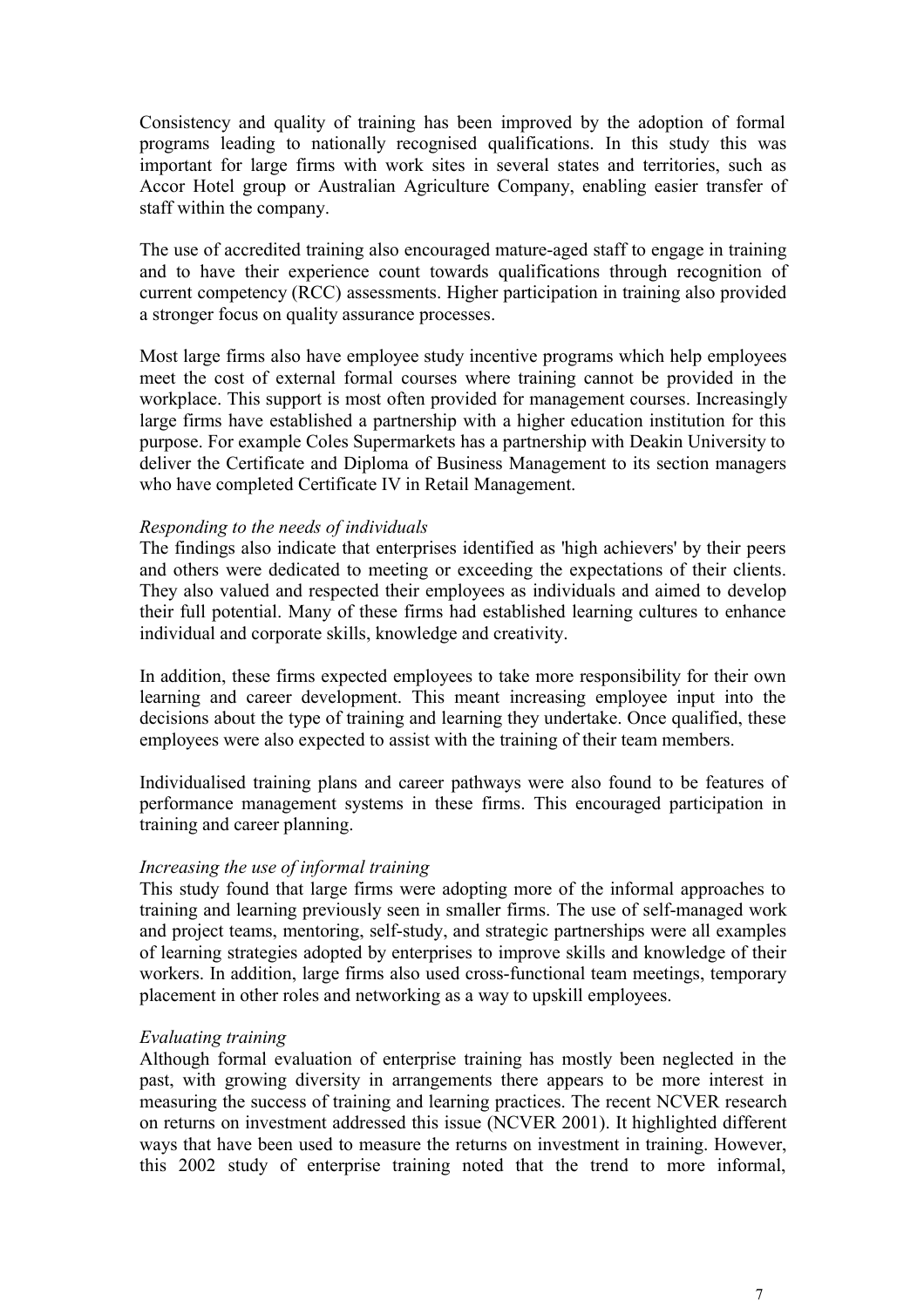individualised training and the shift of responsibility for training to line managers, had made it even more difficult to identify the total cost of enterprise training. In addition, linking training costs to successful business outcomes was difficult because most financial reporting practices tended to include training in the production cost (not as a separate item).

This study indicated that large firms maintain detailed records of training history or skills matrices for all employees. They also informally evaluated training and learning practices. This usually entailed a staff performance appraisal system where performance was measured against pre-determined objectives and individual training needs were identified for the following period. Appraisals were generally conducted annually or more often if it was required for new employees or the implementation of new work practices. This means that training and learning practices tended to be evaluated by line managers, workplace trainers and training participants.

Where a training committee or joint consultative committee existed and had input from workplace trainers, line managers and workers, this feedback ensured that the different training and learning approaches were evaluated and training was continuously improved. In addition, many large firms conducted customer satisfaction surveys which fed information into training practices. For example, in one firm, the staff training or learning department was the first point of call for all customer complaints. Similarly, staff satisfaction surveys were conducted to feed information to senior management and thus into corporate or department training plans.

## *Determinants of successful training practices*

The eight elements already discussed highlight the changing nature of training over the last decade. In addition, the analysis of the case studies identified three elements which were most important for ensuring the success of training and learning practices. These included having in place:

- an organisational culture that supports learning
- $\bullet$  mechanisms to link training to the business strategy
- mechanisms to link training to workplace change

## **Conclusions**

This research revealed eight major trends resulting from organisation changes and recent developments affecting the workforce. These trends related to the customisation of training to meet the needs of firms, workplaces and individual workers. They included:

- $\bullet$  increasing diversity of training approaches
- $\triangle$  decentralising training
- $\triangleleft$  developing generic skills
- sourcing formal training from within the organisation itself
- adopting accredited training
- responding to the needs of individuals
- $\bullet$  increasing the use of informal training
- $\bullet$  evaluating training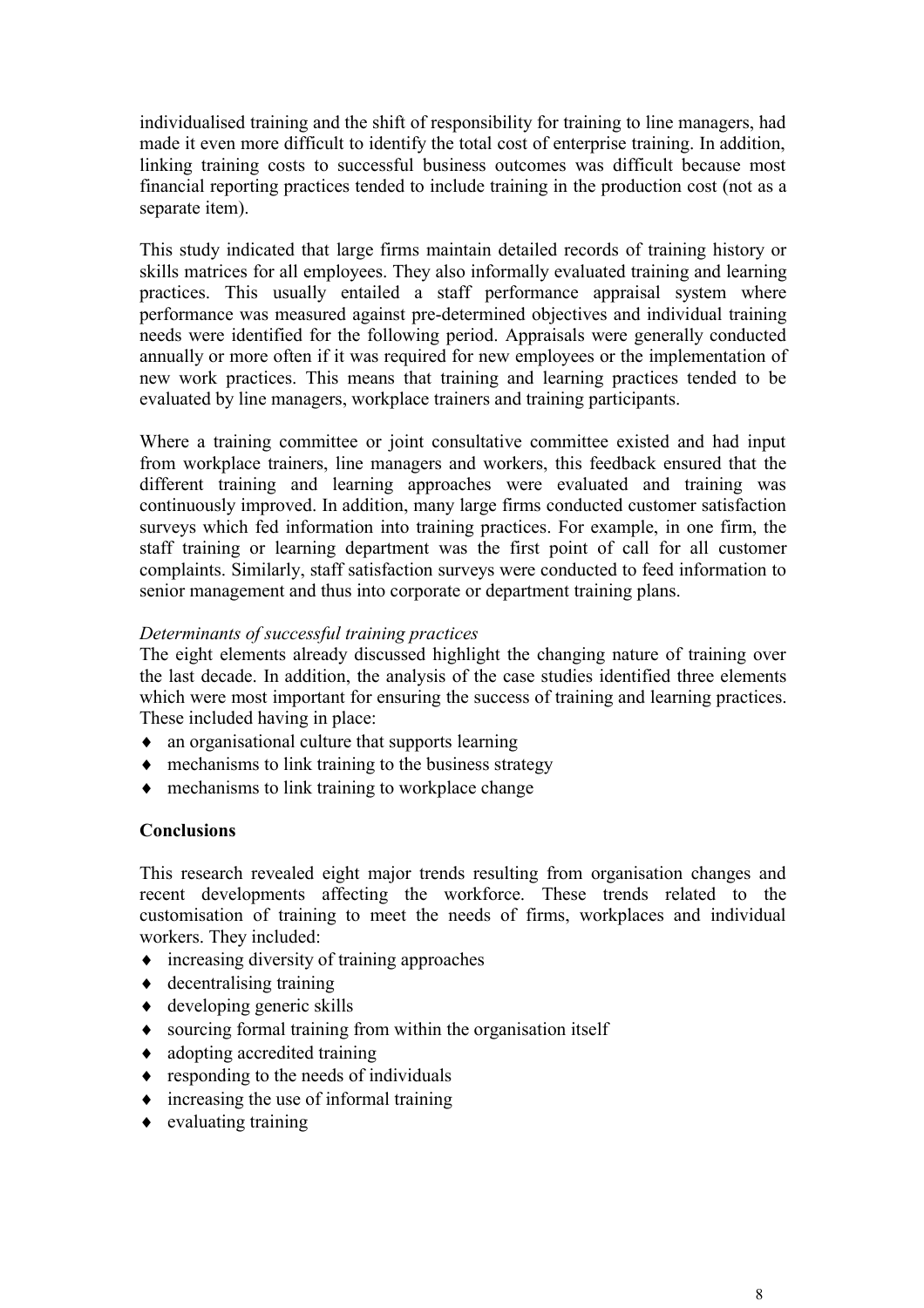Three elements were found to be fundamental for best practice in training and learning practices. These included having in place:

- an organisational culture that supports learning
- $\bullet$  mechanisms to link training to the business strategy
- mechanisms to link training to workplace change

## **Acknowledgements**

The researcher acknowledges the contribution of Associate Professor Andrew Smith from Charles Sturt University for his contribution to this report. In addition, the contributions of all interviewees from the large firms are gratefully acknowledged.

## **References**

Allen Consulting Group. (1999). *Training to compete: the training needs of industry.* A report for the Australian Industry Group, Allen Consulting Group, Sydney.

Billet, S. (2001). *Learning in the workplace: Strategies for effective practice.* Allen & Unwin.

Burns, R. (1995). The psychology of learning. *The adult learner at work*. Business Professional Publishing.

Dawe, S. (2002). *Focussing on generic skills in training packages*. National Centre for Vocational Education Research Ltd.

Dawe, S. (2003). *Determinants of successful training practices in large Australian firms*. National Centre for Vocational Education Research Ltd.

Figgis, J., Alderson, A., Blackwell, A., Butorac, A., Mitchell, K. and Zubrick, A. (2001). *What convinces enterprises to value training and learning and what does not?* National Centre for Vocational Education Research Ltd.

Gibb, J. (1998). The relevance of a training culture to small business in Australia. *Creating our future: a new training culture for Australia*, collected papers from ANTA's conference in *Lifelong learning: developing a training culture* by Robinson, C and Arthy, K (eds) p.39-61, National Centre for Vocational Education Research (1999).

Johnston, R. and Hawke, G. (2002)*. Case studies of organisations with established learning cultures*. National Centre for Vocational Education Research Ltd.

Kearns, P. & Papadopoulos, G. (2000). *Building a learning and training culture: The experience of five OECD countries*. National Centre for Vocational Education Research Ltd.

Misko, J. (1996*). Work-based training: Costs, benefits, incentives and best practice: volume 1*. National Centre for Vocational Education Research Ltd.